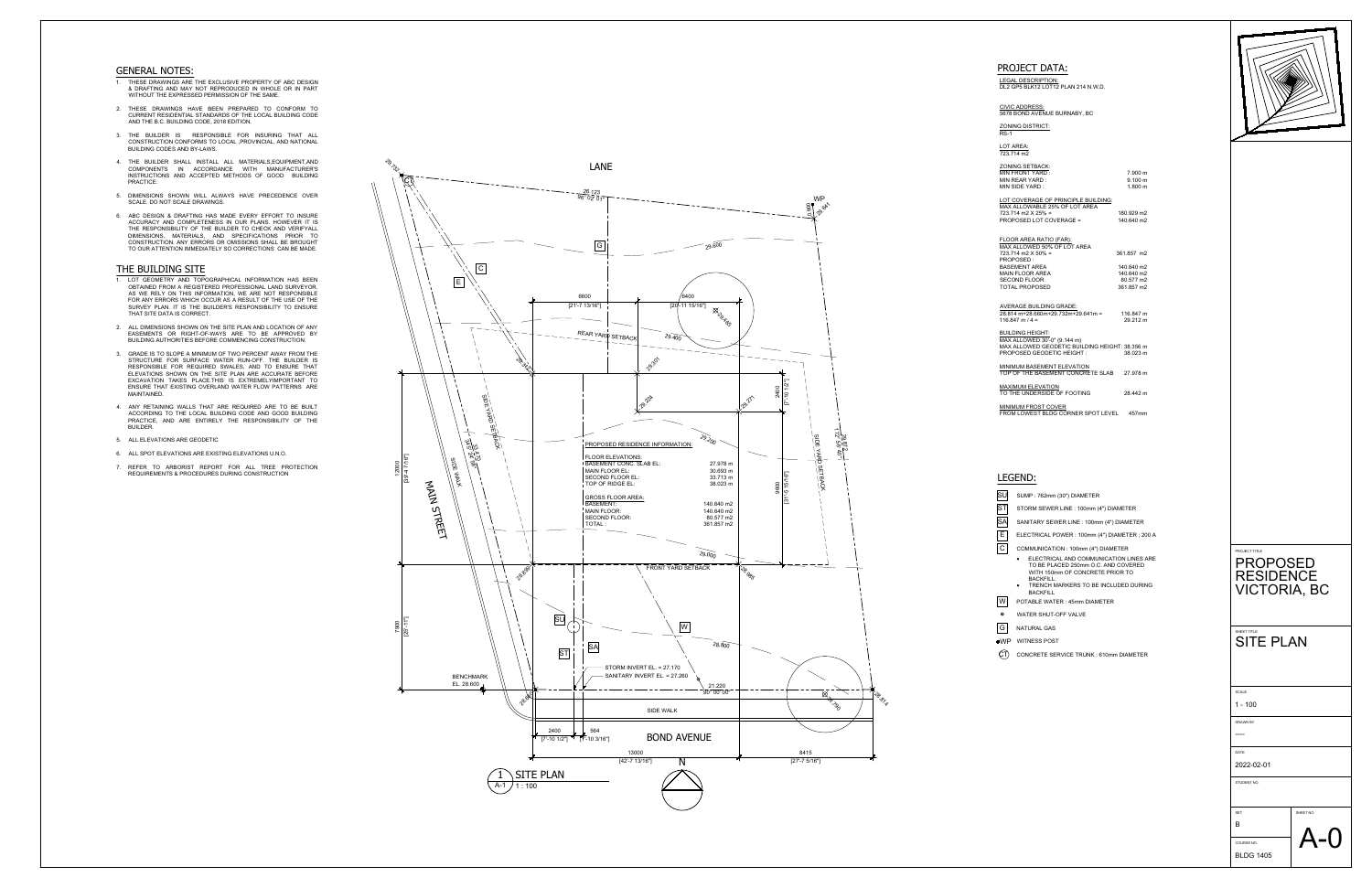

- SW SERVICE WALL **PB** PLUMBER BOX (1'-0" X 9'- 3 1/2" WITH HEADR AND<br>TRIMMER SUPPORT TO ENGINEER'S DETAIL) TRIMMER SUPPORT TO ENGINEER'S DETAIL)  $\overline{\bigcirc}$  SMOKE ALARM AND CARBON MONOXIDE ALARMS CA CRAWL SPACE ACCESS **CALL 2018** MIN 500mm X 700mm (20" X 28")
- FS INTERIOR FURRING SERVICE WALL
- 1. REFER TO TRUSS ENGINEER'S DRAWINGS FOR TRUSS LAYOUT,
- INSTALLATION REQUIREMENTS & SPECIFICATIONS 2. REFER TO STRUCTURAL ENGINEER'S DRAWING FOR WOOD FRAMING
- NOTES 3. REFER TO STRUCTURAL ENGINEER'S DRAWING FOR ALL P4
- ENGINEERED COMPONENTS
- 4. A.F.F. = ABOVE FINISHED FLOORING
- 5. A.F.D. = ABOVE FINISHED DECK 6. REFER TO SHEET A-4 FOR ALL CONSTRUCTION ASSEMBLIES
- 7. U.N.O ALL GRIDS ALIGN WITH OUTSIDE FACE OF CONCRETE
- FOUNDATION, EXTERIOR STUDS AND AT EXTERIOR COLUMNS.
- 8. GRID LINE 2 ALIGNS WITH FACE OF STUD AT LOWER ROOF PLAN INTERIOR WALL
- 9. ALLINTERIOR WALL DIMENSIONS ALIGN TO CENTER OF WALL U.N.O
- 10.ALL EXTERIOR OPENING ALIGN TO CENTER OF OPENING U.N.O. 11.ALL LOWR FLOOR PLAN DRAWINGS CONNECT TO SANITARY SEWER
- 12.TO INCLUDE TRAP PRIMER FOR FLOOR DRAIN AT CRAWL SPACE

# GENERAL NOTES

# FRAMING LEGEND

- **FJ1** FLOOR JOIST · 2"x10" (38mm x 235mm) @ 16" O.C.(400mm) **FJ2** FLOOR JOIST · 2"x12" (38mm x 286mm) @ 16" O.C.(400mm) RJ1 ROOF JOIST · 2"x8" (38mm x 140mm) @ 16" O.C.(400mm)  $\begin{array}{|c|c|c|}\n\hline\n\text{RJ2} & \text{ROOF JOIST} \\
\hline\n\end{array}$ · 2"x10" (38mm x 235mm) @ 16" O.C.(400mm)  $JT$  JACK TRUSSES @ 24" O.C. P4 CONCENTRATED POINT LOAD
- P9 P9 CONCENTRATED POINT LOAD

#### LEGEND

ALARMS ARE DUAL FUNCTIONING SERVING AS SMOKE

PROJECT LOCATION : VICTORIA (GONZALEZ HTS) , BC SNOW LOAD:  $S = (Cb) \times (Ss) + Sr$  $S = (0.55)(x(1.5) + 0.3)$ S = 1.125 kPa => USE 1.5 kPa CODE REFERENCE: DIVISION B- APPENDIX "C", CLAUSE 9.4.2.2

# PROJECT DATA

| PROJECT TITLE<br>PROPOSED                         |  |  |
|---------------------------------------------------|--|--|
| <b>RESIDENCE</b><br><b>VICTORIA, BC</b>           |  |  |
| SHEET TITLE<br><b>MAIN FLOOR</b>                  |  |  |
| <b>PLAN</b>                                       |  |  |
| SCALE<br>$3/8" - 1'-0"$                           |  |  |
| DRAWN BY<br><b>REINIER TINAPAY</b><br><b>DATE</b> |  |  |
| 2022-02-01<br>STUDENT NO.                         |  |  |
| SHEET NO<br><b>SET</b><br>$\mathsf B$             |  |  |
|                                                   |  |  |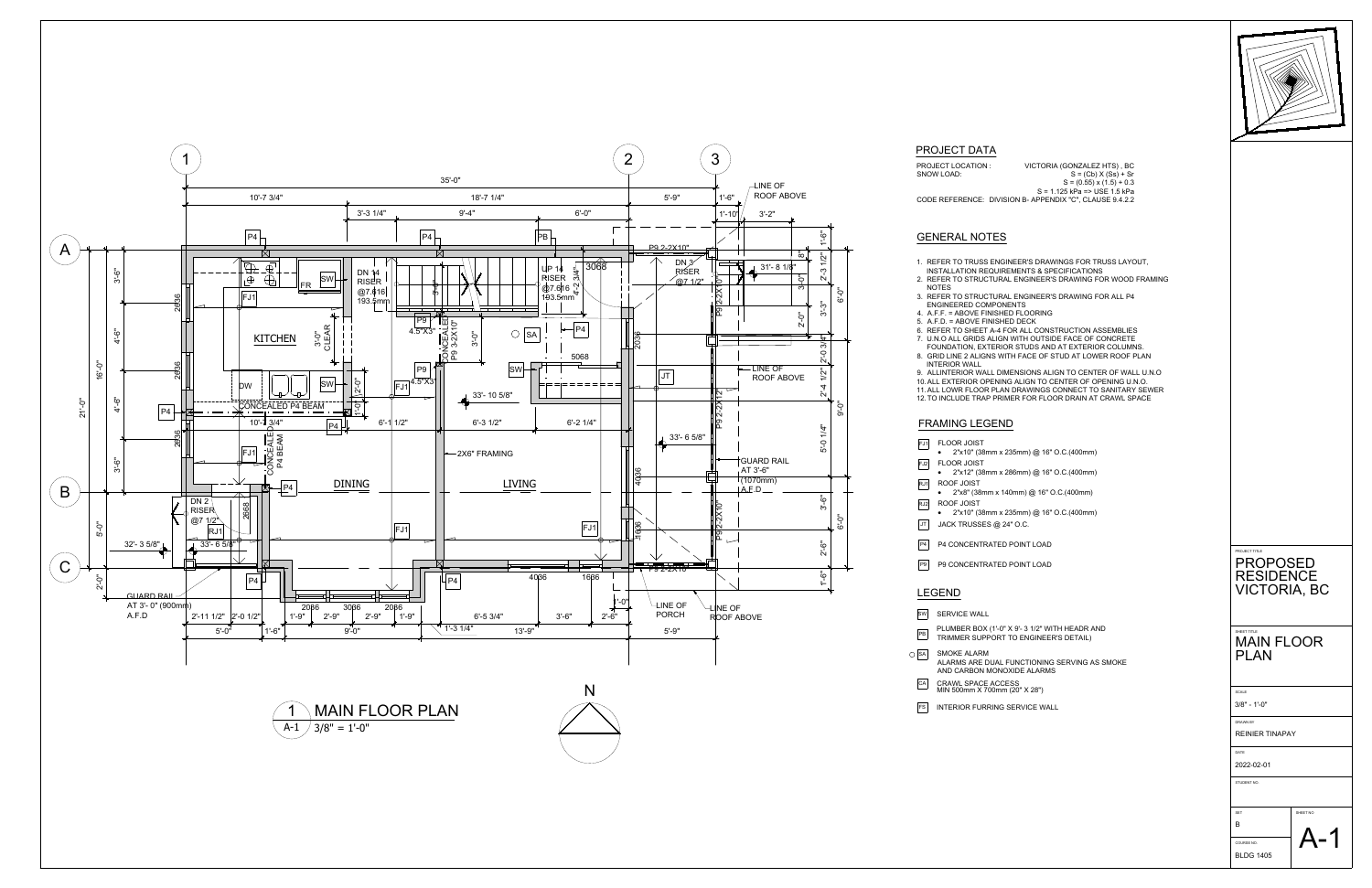

- SW SERVICE WALL PB PLUMBER BOX (1'-0" X 9'- 3 1/2" WITH HEADR AND<br>TRIMMER SUPPORT TO ENGINEER'S DETAIL) TRIMMER SUPPORT TO ENGINEER'S DETAIL)  $\overline{\bigcirc}$  SMOKE ALARM AND CARBON MONOXIDE ALARMS
- FS INTERIOR FURRING SERVICE WALL
- 1. REFER TO TRUSS ENGINEER'S DRAWINGS FOR TRUSS LAYOUT,
- INSTALLATION REQUIREMENTS & SPECIFICATIONS 2. REFER TO STRUCTURAL ENGINEER'S DRAWING FOR WOOD FRAMING NOTES
- 3. REFER TO STRUCTURAL ENGINEER'S DRAWING FOR ALL P4
- ENGINEERED COMPONENTS
- 4. A.F.F. = ABOVE FINISHED FLOORING
- 5. A.F.D. = ABOVE FINISHED DECK 6. REFER TO SHEET A-4 FOR ALL CONSTRUCTION ASSEMBLIES
- 7. U.N.O ALL GRIDS ALIGN WITH OUTSIDE FACE OF CONCRETE
- FOUNDATION, EXTERIOR STUDS AND AT EXTERIOR COLUMNS. 8. GRID LINE 2 ALIGNS WITH FACE OF STUD AT LOWER ROOF PLAN
- INTERIOR WALL 9. ALLINTERIOR WALL DIMENSIONS ALIGN TO CENTER OF WALL U.N.O
- 10.ALL EXTERIOR OPENING ALIGN TO CENTER OF OPENING U.N.O.
- 11.ALL LOWR FLOOR PLAN DRAWINGS CONNECT TO SANITARY SEWER
- 12.TO INCLUDE TRAP PRIMER FOR FLOOR DRAIN AT CRAWL SPACE

# GENERAL NOTES

# FRAMING LEGEND

- **FJ1** FLOOR JOIST · 2"x10" (38mm x 235mm) @ 16" O.C.(400mm) **FJ2** FLOOR JOIST RJ1 ROOF JOIST · 2"x8" (38mm x 140mm) @ 16" O.C.(400mm) RJ2 ROOF JOIST · 2"x10" (38mm x 235mm) @ 16" O.C.(400mm)  $JT$  JACK TRUSSES  $@$  24" O.C. P4 P4 CONCENTRATED POINT LOAD
- P9 P9 CONCENTRATED POINT LOAD

# LEGEND

ALARMS ARE DUAL FUNCTIONING SERVING AS SMOKE CA CRAWL SPACE ACCESS **CALL 2018** MIN 500mm X 700mm (20" X 28")

PROJECT LOCATION : VICTORIA (GONZALEZ HTS) , BC SNOW LOAD:  $S = (Cb) \times (Ss) + Sr$  $S = (0.55)(x(1.5) + 0.3)$ S = 1.125 kPa => USE 1.5 kPa CODE REFERENCE: DIVISION B- APPENDIX "C", CLAUSE 9.4.2.2

# PROJECT DATA

SCALE

DRAWN BY

DATE

STUDENT NO.

PROJECT TITLE PROPOSED

| COURSE NO. |  |
|------------|--|
| BLDG 1405  |  |



RESIDENCE

# VICTORIA, BC

# SHEET TITLE LOWER FLOOR PLAN

2022-02-01

REINIER TINAPAY

3/8" - 1'-0"